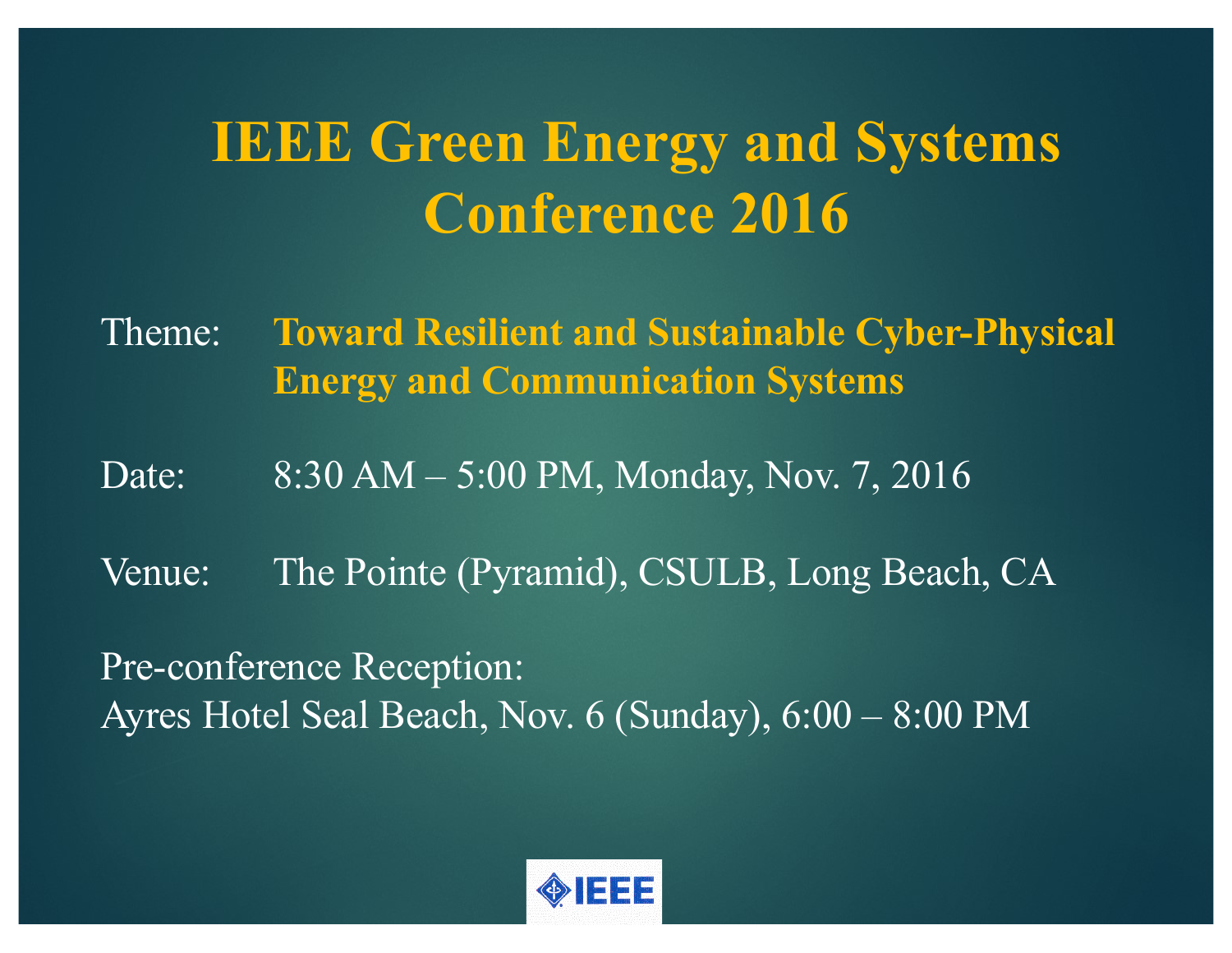- $8:30 9:00$  Registration
- Ø 9:00 9:40 Keynote Speaker: Dr. Merwin Brown, Co-Director, California Institute for Energy and Environment, University of California

Title: The Real Reasons We Must Have a Smart Grid for the 21st Century

- Ø **Track 1 Power Systems (Morning) and Power Systems & Electronics (Afternoon)**
- Ø 9:40 10:05 J. Lu, et. al., East China Electric Power Control Center, "Integration of Renewable Resources in East China Grid"
- Ø 10:05 10:30 A. Pandey, et. al., Carnegie Mellon University, "Aggregated Load and Generation Equivalent Circuit Models with Semi-Empirical Data Fitting"
- $\geq 10:30 10:45$  Break
- $\geq 10:45 11:10$  O. Ansari, et. al., University of Saskatchewan, "Reliability Assessment of Microgrid with Renewable Generation and Prioritized Loads"
- Ø 11:10 11:35 M. Hossain, et. al., University of New Orleans, "Emission Trading Mechanism for Environmental Economic Generation Dispatch"
- Ø 11:35 12:00 A. Latif, et. al., Austrian Institute of Technology, "Multi-Objective Reactive Power Dispatch in Distribution Networks Using Modified Bat Algorithm"
- $12:00 1:00$  Lunch and Poster Paper Display
- 12:40 12:50 Presentation by Dr. Brian Jersky, Provost, CSULB
- u 1:00 1:30 Luncheon Speaker: Dr. Mo Jamshidi, ACE Laboratory, the University of Texas Title: Electricity Grid: From Current to Micro to Smart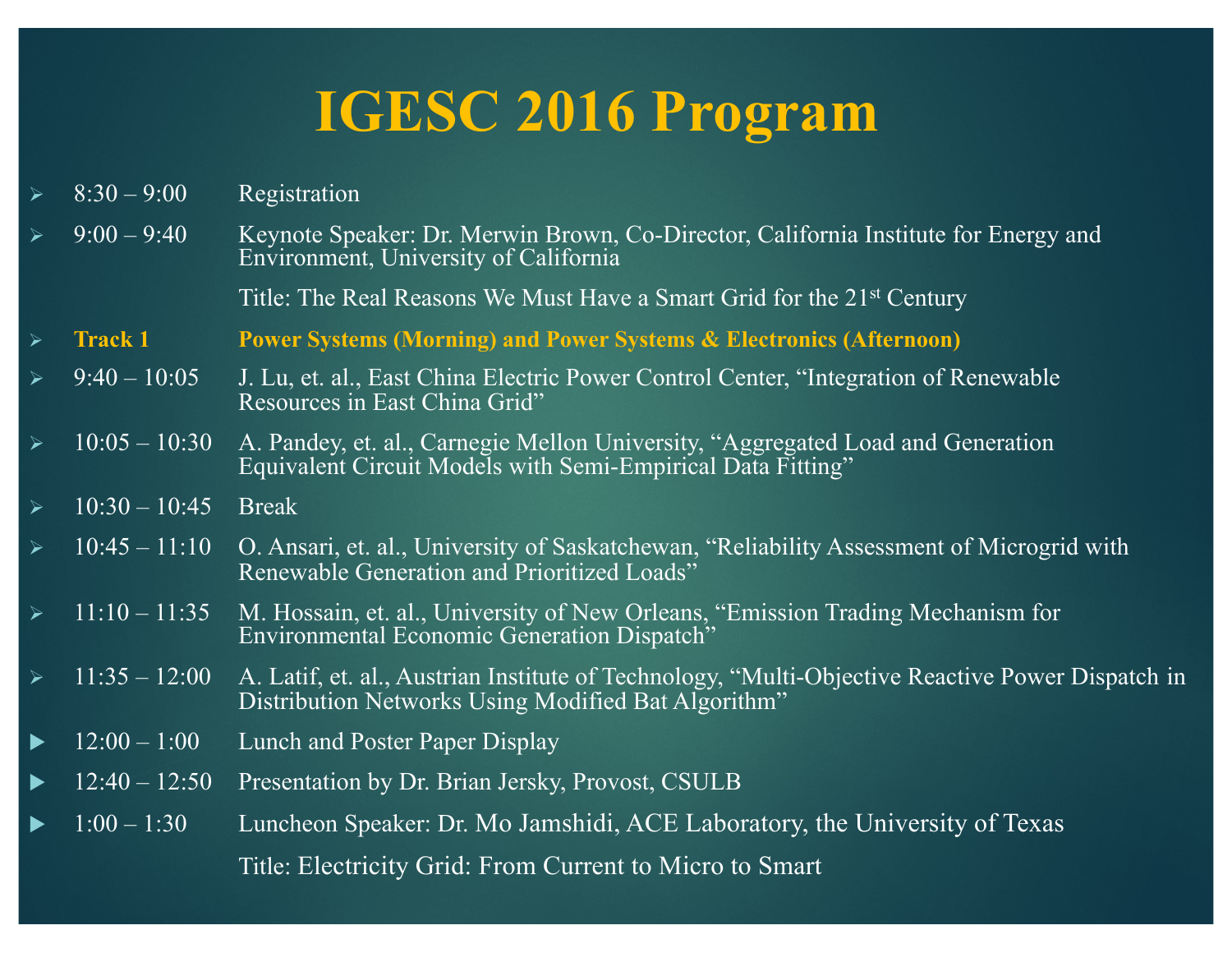|                       | $\geq 1:30-1:55$             | C. Wang, et. al., China Southern Power Grid EPRI, "Modeling and Control of Energy<br>Storage System in a Microgrid"                                                          |
|-----------------------|------------------------------|------------------------------------------------------------------------------------------------------------------------------------------------------------------------------|
| $\blacktriangleright$ | $1:55 - 2:20$                | R. Kerekes, et. al., Budapest University of Technology and Economics, "Energy Supply of<br>Settlements Implementing the Method of Micro Grid"                                |
|                       | $2:20 - 2:45$                | X. Li, Electric Power Research Institute of Guangdong Power Group Co., "IMC-PID for<br>Design for Power Control Based on Closed-loop Identification in the Frequency Domain" |
|                       | $\triangleright$ 2:45 - 3:00 | <b>Break</b>                                                                                                                                                                 |
|                       | $\triangleright$ 3:00 - 3:25 | S. Sim, et. al., California State University, Long Beach, "SSR Alleviation with the PID<br>Controller"                                                                       |
|                       | $\triangleright$ 3:25 - 3:50 | S. Munukuntla, et. al., University of New Orleans, "Sensitivity Analysis of Synchronous<br>Generators for Real-Time Simulations"                                             |
|                       | $\geq 3:50-4:15$             | E. Sanchez, California State University, Long Beach, "Component Validation Process for<br>High Performance Hybrid Electric Race Vehicle"                                     |
| $\blacktriangleright$ | $4:15-4:40$                  | S. Hanif, Technical University of Munich & TUM CREATE, "Residential Load Profile<br>Simulator for Megacities: Case Study of Singapore"                                       |
| $\blacktriangleright$ | $4:40 - 4:50$                | <b>Awards and Concluding Remarks</b>                                                                                                                                         |
|                       | $\triangleright$ 4:50 - 5:00 | Ice Cream Social Gathering                                                                                                                                                   |
|                       |                              |                                                                                                                                                                              |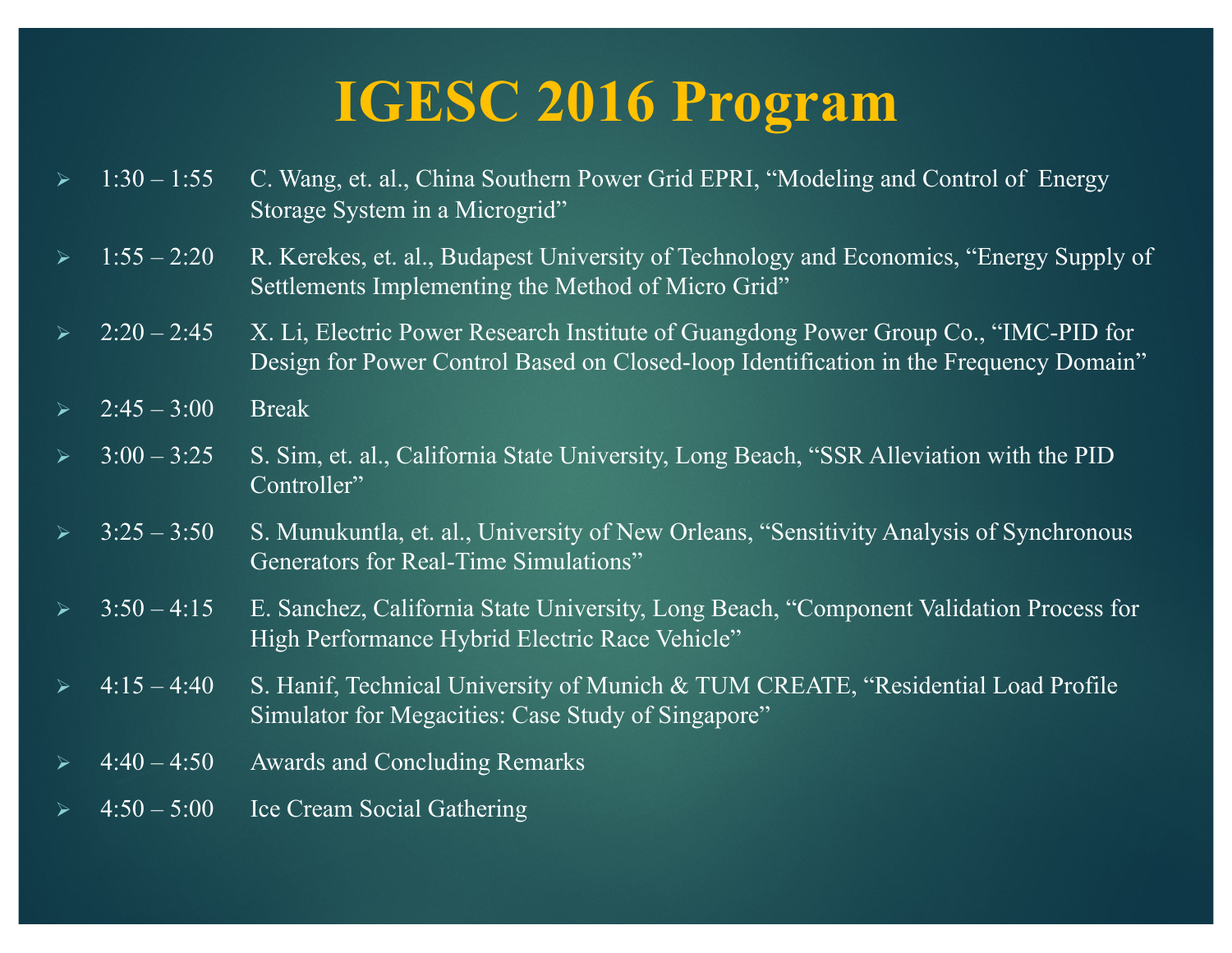$8:30 - 9:00$  Registration

<sup>Ø</sup> 9:00 – 9:40 Keynote Speaker: Dr. Merwin Brown, Co-Director, California Institute for Energy and Environment, University of California

Title: The Real Reasons We Must Have a Smart Grid for the 21<sup>st</sup> Century

- Ø **Track 2 Power Electronics (Morning) and Networking & System Engineering (Afternoon)**
- <sup>Ø</sup> 9:40 10:05 A. Buchroithner, et. al., Graz University of Technology, "Designing an Autonomous Power System for a Stand-Alone Heliostat"
- <sup>Ø</sup> 10:05 10:30 A. Buchroithner, et. al., Graz University of Technology, "Estimating Costs of Heliostat Production at High Volumes Based on a Small-Scale Prototype"
- $10:30 10:45$  Break
- 10:45 11:10 C. Jing, et. al., eMIT, LLC, "Automatic Data Exchange for Electromagnetic Simulation"
- <sup>Ø</sup> 11:10 11:35 A. Fares, et. al., California State University, Long Beach, "Two-Area System Analysis & Control"
- $\geq 11:35 12:00$  S. Eisa, et. al., New Mexico Institute of Mining and Technology, "Sensitivity Analysis of a Type-3 DFAG Wind Turbine's Dynamics with Pitch Control"
- $12:00 1:00$  Lunch and Poster Paper Display
- u 12:40 12:50 Presentation by Dr. Brian Jersky, Provost, CSULB
- u 1:00 1:30 Lunch Speaker: Dr. Mo Jamshidi, ACE Laboratory, the University of Texas Title: Electricity Grid: From Current to Micro to Smart